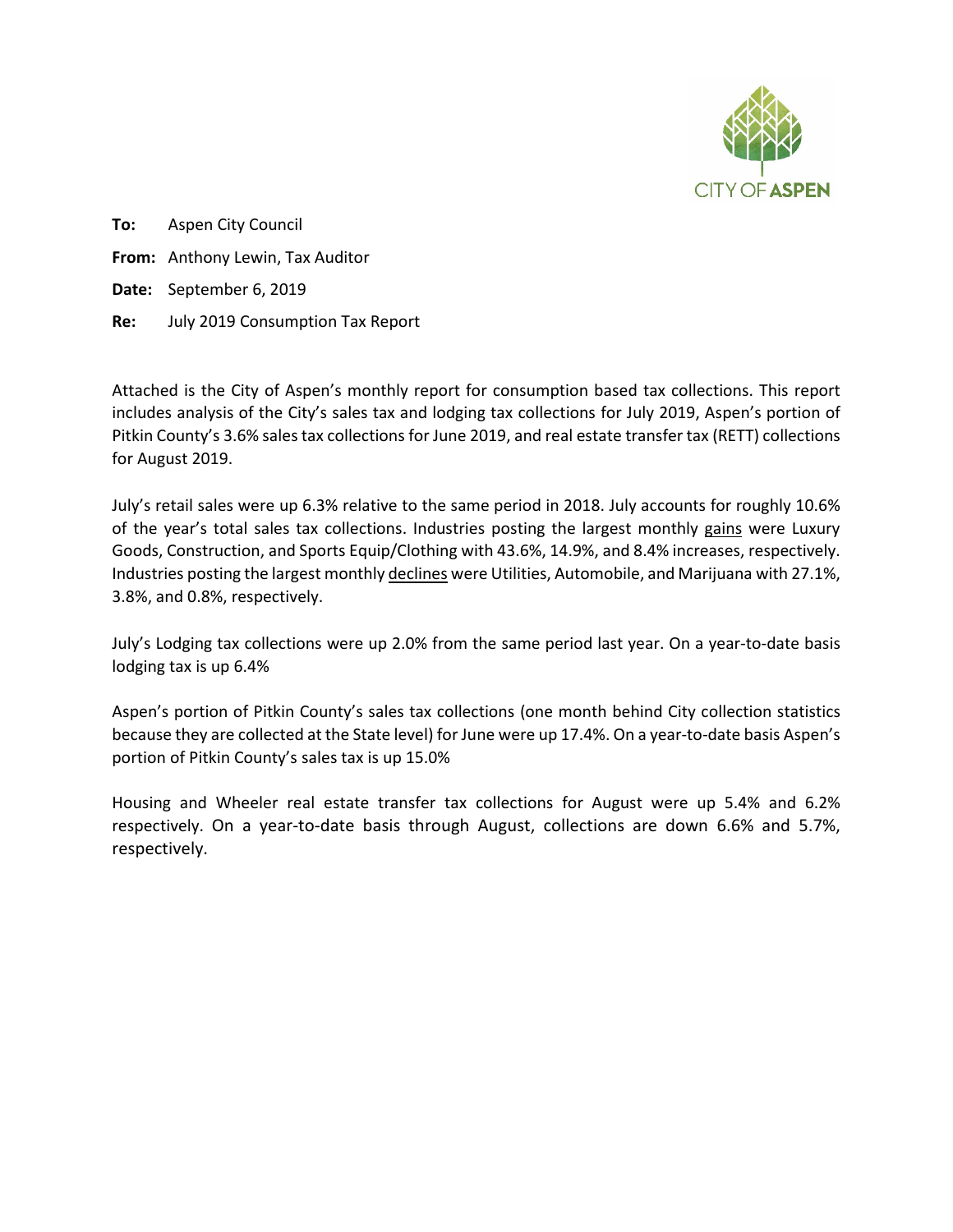#### **City of Aspen Retail Sales by Industry July 2019**

|                               |                         |                               |       |                        | <b>Year To Date Retail Sales</b>     |                     |                          |                               |                       |
|-------------------------------|-------------------------|-------------------------------|-------|------------------------|--------------------------------------|---------------------|--------------------------|-------------------------------|-----------------------|
| Category                      | <b>YTD Retail Sales</b> | % Change<br><b>Prior Year</b> | % YTD | Retail<br><b>Sales</b> |                                      | <b>Luxury Goods</b> |                          | Automobile                    |                       |
| Accommodations                | \$152,512,599           | 7.9%                          |       | 31.1%                  |                                      | 4.3%                |                          | 2.5%                          |                       |
| <b>Restaurants &amp; Bars</b> | \$86,090,167            | 5.6%                          |       | 17.6%                  | <b>Miscellaneous</b><br>Construction |                     | <b>Utilities</b><br>5.7% | Marijuana                     |                       |
| Sports Equip/Clothing         | \$32,263,061            | 4.4%                          |       | 6.6%                   | 7.4%<br>7.5%                         |                     |                          | 1.5%                          |                       |
| Clothing                      | \$37,072,904            | 4.3%                          |       | 7.6%                   | Liquor                               |                     |                          |                               |                       |
| Food & Drug                   | \$33,931,144            | 5.0%                          |       | 6.9%                   | 1.3%                                 |                     |                          |                               |                       |
| Liquor                        | \$6,311,326             | 0.9%                          |       | 1.3%                   |                                      |                     |                          |                               |                       |
| Miscellaneous                 | \$36,389,799            | 4.9%                          |       | 7.4%                   |                                      |                     |                          |                               |                       |
| Construction                  | \$36,869,895            | 9.8%                          |       | 7.5%                   | Food & Drug                          |                     |                          |                               |                       |
| Luxury Goods                  | \$20,861,941            | 28.0%                         |       | 4.3%                   | 6.9%                                 |                     |                          |                               |                       |
| Utilities                     | \$28,111,032            | (1.3%)                        |       | 5.7%                   |                                      |                     |                          |                               |                       |
| Automobile                    | \$12,039,124            | $(1.0\%)$                     |       | 2.5%                   | Clothing                             |                     |                          |                               |                       |
| Marijuana                     | \$7,524,581             | 3.7%                          |       | 1.5%                   | 7.6%                                 |                     |                          |                               |                       |
| Total                         | \$489,977,573           | 6.4%                          |       | 100.0%                 |                                      |                     |                          |                               | <b>Accommodations</b> |
|                               |                         |                               |       |                        | <b>Sports</b>                        |                     |                          | <b>Restaurants &amp; Bars</b> | 31.1%                 |
|                               |                         |                               |       |                        | Equip/Clothing                       |                     |                          | 17.6%                         |                       |

**July Monthly Retail Sales**

| Category              | <b>Monthly Retail Sales</b> | <b>Businesses</b><br>Reporting | % Change Prior<br>Year | % Monthly<br><b>Retail Sales</b> |
|-----------------------|-----------------------------|--------------------------------|------------------------|----------------------------------|
| Accommodations        | \$25,042,580                | 78                             | 6.9%                   | 28.1%                            |
| Restaurants & Bars    | \$17,855,443                | 72                             | 4.2%                   | 20.0%                            |
| Sports Equip/Clothing | \$4,184,022                 | 37                             | 8.4%                   | 4.7%                             |
| Clothing              | \$9,156,084                 | 89                             | 7.3%                   | 10.3%                            |
| Food & Drug           | \$6,730,609                 | 42                             | 3.4%                   | 7.6%                             |
| Liquor                | \$1,272,549                 | 9                              | 3.1%                   | 1.4%                             |
| Miscellaneous         | \$6,866,418                 | 318                            | 7.3%                   | 7.7%                             |
| Construction          | \$5,277,215                 | 108                            | 14.9%                  | 5.9%                             |
| Luxury Goods          | \$6,018,812                 | 104                            | 43.6%                  | 6.8%                             |
| <b>Utilities</b>      | \$3,077,225                 | 77                             | (27.1%)                | 3.5%                             |
| Automobile            | \$2,356,329                 | $\mathbf{1}$                   | (3.8%)                 | 2.6%                             |
| Marijuana             | \$1,277,892                 | 8                              | (0.8%                  | 1.4%                             |
| Total                 | \$89,115,178                | 943                            | 6.3%                   | 100.0%                           |



**6.6%**

**17.6%**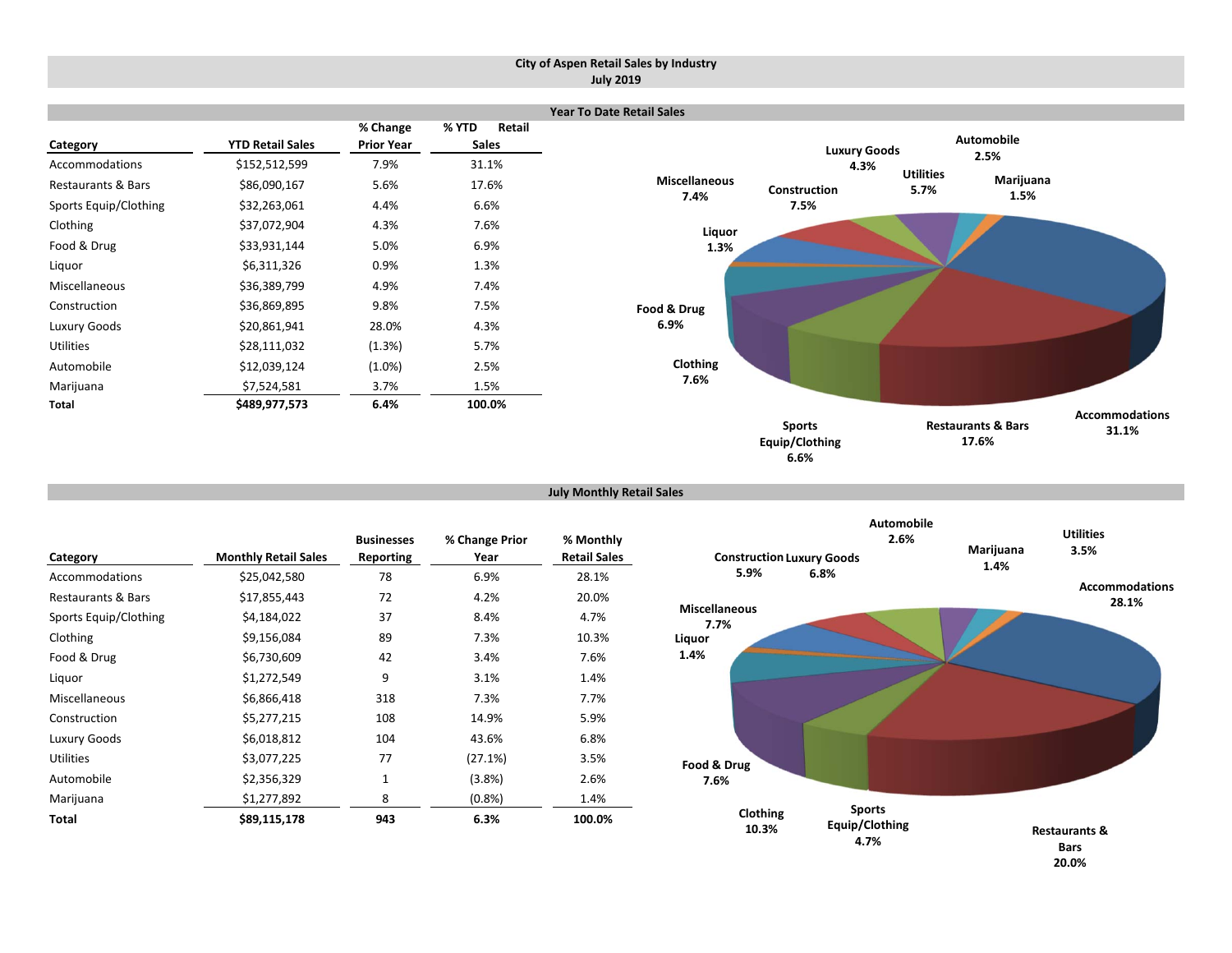## **City of Aspen Sales and Lodging Tax July 2019**

|                                                     |                  | <b>Year To Date Tax Collections</b> |                                           |                                                                     |
|-----------------------------------------------------|------------------|-------------------------------------|-------------------------------------------|---------------------------------------------------------------------|
|                                                     | <b>YTD Taxes</b> | % YTD                               |                                           | 1.0% Sales Tax: Parks &                                             |
| Tax Type                                            | <b>Collected</b> | <b>Taxes</b>                        | 2.0% Lodging Tax: Tourist                 | Open Space                                                          |
| 1.0% Sales Tax: Parks & Open Space                  | \$4,914,540      | 38.2%                               | Promotion/<br>Transportation              | 38.2%                                                               |
| 0.5% Sales Tax: Parks & Open Space                  | \$2,456,681      | 19.1%                               | 19.8%                                     |                                                                     |
| 0.15% Sales Tax: Transportation                     | \$737,124        | 5.7%                                |                                           |                                                                     |
| 0.45% Sales Tax: Affordable Housing/ Childcare      | \$2,211,366      | 17.2%                               |                                           |                                                                     |
| 2.0% Lodging Tax: Tourist Promotion/ Transportation | \$2,546,191      | 19.8%                               | 0.45% Sales Tax:                          | 0.5% Sales Tax: Parks                                               |
| <b>Total</b>                                        | \$12,865,903     | 100%                                | Affordable Housing/<br>Childcare<br>17.2% | 0.15% Sales Tax:<br>& Open Space<br>Transportation<br>19.1%<br>5.7% |

## **July Monthly Tax Collections**

| Tax Type                                            | <b>Monthly Taxes</b><br><b>Collected</b> | % Monthly<br>Taxes | 2.0% Lodging Tax:                           | 1.0% Sales Tax: Parks &<br><b>Open Space</b><br>39.1%       |
|-----------------------------------------------------|------------------------------------------|--------------------|---------------------------------------------|-------------------------------------------------------------|
| 1.0% Sales Tax: Parks & Open Space                  | \$914,588                                | 39.1%              | <b>Tourist Promotion/</b><br>Transportation |                                                             |
| 0.5% Sales Tax: Parks & Open Space                  | \$457,184                                | 19.6%              | 17.8%                                       |                                                             |
| 0.15% Sales Tax: Transportation                     | \$137,178                                | 5.9%               |                                             |                                                             |
| 0.45% Sales Tax: Affordable Housing/ Childcare      | \$411,531                                | 17.6%              |                                             |                                                             |
| 2.0% Lodging Tax: Tourist Promotion/ Transportation | \$416,096                                | 17.8%              | 0.45% Sales Tax:                            | 0.5% Sales Tax: Parks                                       |
| <b>Total</b>                                        | \$2,336,577                              | 100%               | Affordable Housing/<br>Childcare<br>17.6%   | & Open Space<br>0.15% Sales Tax:<br>19.6%<br>Transportation |

**5.9%**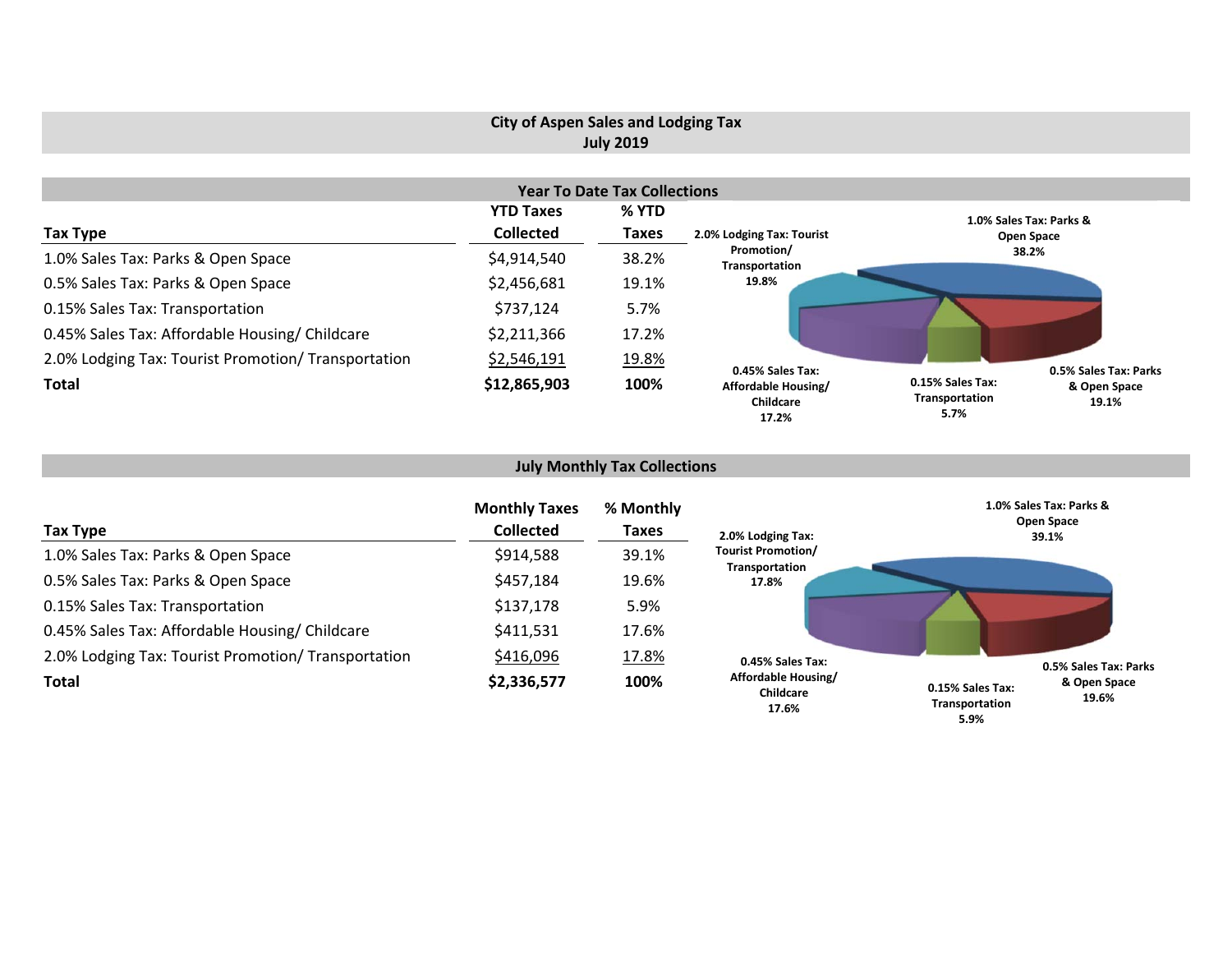#### **City of Aspen Sales Tax 2.1% July 2019**

| <b>Current Month Revenues are</b> | $9.6\%$ | above last year's Monthly Revenues.             |
|-----------------------------------|---------|-------------------------------------------------|
| <b>Year To Date Revenues are</b>  | $6.0\%$ | above Year To Date Budgeted Revenues.           |
| <b>Year To Date Revenues are</b>  | 7.3%    | above last year's Actual Year To Date Revenues. |

|       |               | 2019 Monthly Budget vs. 2019 Actual |          |               | 2019 YTD Budget vs. 2019 Actual |          |              | 2019 vs. 2018 |                 |          |
|-------|---------------|-------------------------------------|----------|---------------|---------------------------------|----------|--------------|---------------|-----------------|----------|
| Month | <b>Budget</b> | Actual                              | Variance | <b>Budget</b> | Actual                          | Variance | 2018 Monthly | Variance      | <b>2018 YTD</b> | Variance |
| Jan   | \$1,833,300   | \$1,862,971                         | 1.6%     | \$1,833,300   | \$1,862,971                     | 1.6%     | \$1,791,890  | 4.0%          | \$1,791,890     | 4.0%     |
| Feb   | \$1,657,500   | \$1,737,770                         | 4.8%     | \$3,490,800   | \$3,600,741                     | 3.1%     | \$1,680,884  | 3.4%          | \$3,472,774     | 3.7%     |
| Mar   | \$1,896,300   | \$2,010,993                         | 6.0%     | \$5,387,100   | \$5,611,734                     | 4.2%     | \$1,796,680  | 11.9%         | \$5,269,454     | 6.5%     |
| Apr   | \$668,800     | \$757,958                           | 13.3%    | \$6,055,900   | \$6,369,692                     | 5.2%     | \$671,525    | 12.9%         | \$5,940,979     | 7.2%     |
| May   | \$558,000     | \$646,709                           | 15.9%    | \$6,613,900   | \$7,016,401                     | 6.1%     | \$565,343    | 14.4%         | \$6,506,322     | 7.8%     |
| June  | \$1,361,400   | \$1,382,830                         | 1.6%     | \$7,975,300   | \$8,399,231                     | 5.3%     | \$1,358,227  | 1.8%          | \$7,864,548     | 6.8%     |
| July  | \$1,761,200   | \$1,920,481                         | 9.0%     | \$9,736,500   | \$10,319,712                    | 6.0%     | \$1,752,198  | 9.6%          | \$9,616,746     | 7.3%     |
| Aug   | \$1,515,600   |                                     |          | \$11,252,100  |                                 |          | \$1,417,142  |               | \$11,033,889    |          |
| Sept  | \$1,238,100   |                                     |          | \$12,490,200  |                                 |          | \$1,240,888  |               | \$12,274,777    |          |
| Oct   | \$744,100     |                                     |          | \$13,234,300  |                                 |          | \$700,233    |               | \$12,975,009    |          |
| Nov   | \$644,900     |                                     |          | \$13,879,200  |                                 |          | \$623,611    |               | \$13,598,621    |          |
| Dec   | \$2,453,000   |                                     |          | \$16,332,200  |                                 |          | \$2,250,872  |               | \$15,849,493    |          |



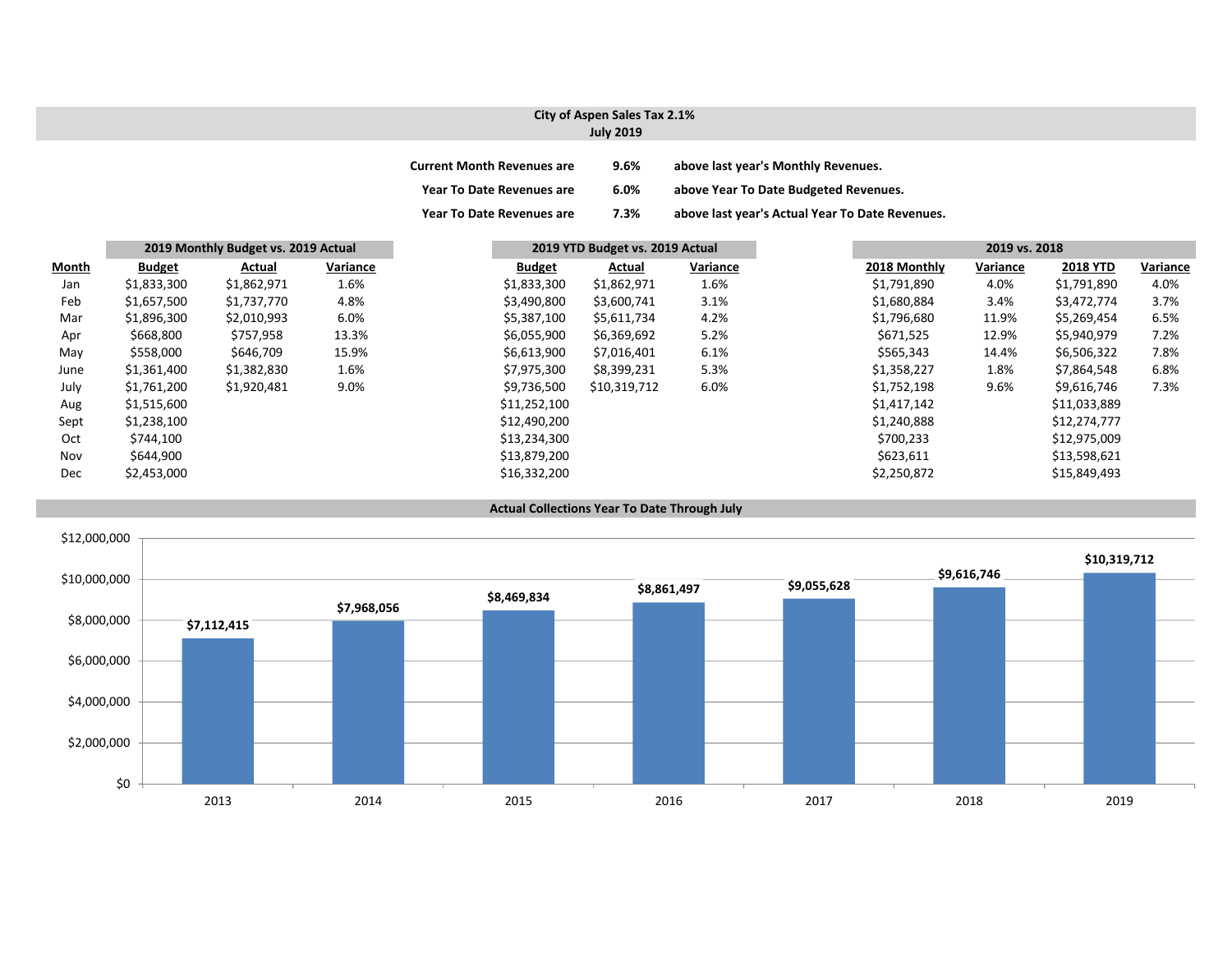# **City of Aspen Tourist Promotion 1.5% Lodging Tax (0.5% Rate for 2010 and Prior)**

| <b>July 2019</b> |  |  |  |
|------------------|--|--|--|
|------------------|--|--|--|

| <b>Current Month Revenues are</b> | 2.0% | above last year's Monthly Revenues.             |
|-----------------------------------|------|-------------------------------------------------|
| Year To Date Revenues are         | 3.5% | above Year To Date Budgeted Revenues.           |
| <b>Year To Date Revenues are</b>  | 6.4% | above last year's Actual Year To Date Revenues. |

|              |               | 2019 Monthly Budget vs. 2019 Actual |           |               | 2019 YTD Budget vs. 2019 Actual |          |              | 2019 vs. 2018 |                 |          |
|--------------|---------------|-------------------------------------|-----------|---------------|---------------------------------|----------|--------------|---------------|-----------------|----------|
| <b>Month</b> | <b>Budget</b> | Actual                              | Variance  | <b>Budget</b> | Actual                          | Variance | 2018 Monthly | Variance      | <b>2018 YTD</b> | Variance |
| Jan          | \$412,500     | \$435,183                           | 5.5%      | \$412,500     | \$435,183                       | 5.5%     | \$410,858    | 5.9%          | \$410,858       | 5.9%     |
| Feb          | \$390,000     | \$386,172                           | $(1.0\%)$ | \$802,500     | \$821,355                       | 2.3%     | \$363,636    | 6.2%          | \$774,494       | 6.1%     |
| Mar          | \$420,000     | \$441,407                           | 5.1%      | \$1,222,500   | \$1,262,762                     | 3.3%     | \$384,859    | 14.7%         | \$1,159,354     | 8.9%     |
| Apr          | \$60,000      | \$72,042                            | 20.1%     | \$1,282,500   | \$1,334,804                     | 4.1%     | \$62,085     | 16.0%         | \$1,221,438     | 9.3%     |
| May          | \$45,000      | \$55,183                            | 22.6%     | \$1,327,500   | \$1,389,987                     | 4.7%     | \$56,234     | (1.9%         | \$1,277,672     | 8.8%     |
| June         | \$217,500     | \$207,585                           | $(4.6\%)$ | \$1,545,000   | \$1,597,572                     | 3.4%     | \$211,315    | (1.8%)        | \$1,488,987     | 7.3%     |
| July         | \$300,000     | \$312,072                           | 4.0%      | \$1,845,000   | \$1,909,644                     | 3.5%     | \$305,931    | 2.0%          | \$1,794,918     | 6.4%     |
| Aug          | \$255,000     |                                     |           | \$2,100,000   |                                 |          | \$236,256    |               | \$2,031,175     |          |
| Sept         | \$157,500     |                                     |           | \$2,257,500   |                                 |          | \$162,465    |               | \$2,193,640     |          |
| Oct          | \$82,500      |                                     |           | \$2,340,000   |                                 |          | \$69,556     |               | \$2,263,197     |          |
| Nov          | \$60,000      |                                     |           | \$2,400,000   |                                 |          | \$62,907     |               | \$2,326,104     |          |
| Dec          | \$490,500     |                                     |           | \$2,890,500   |                                 |          | \$440,111    |               | \$2,766,215     |          |

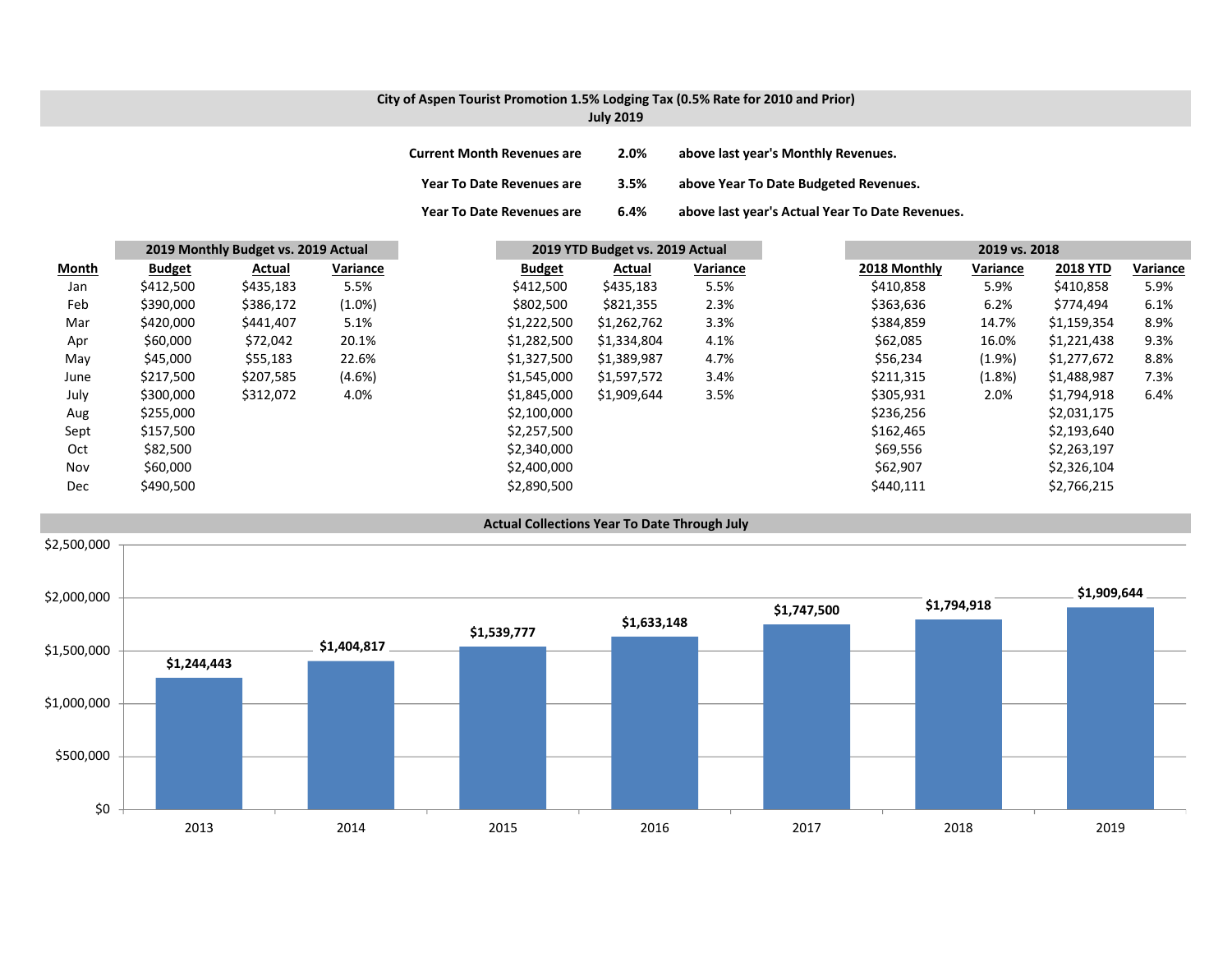#### **City of Aspen Transportation 0.5% Lodging Tax July 2019**

| <b>Current Month Revenues are</b> | 2.0% | above last year's Monthly Revenues.             |
|-----------------------------------|------|-------------------------------------------------|
| <b>Year To Date Revenues are</b>  | 3.5% | above Year To Date Budgeted Revenues.           |
| <b>Year To Date Revenues are</b>  | 6.4% | above last year's Actual Year To Date Revenues. |

|       |               | 2019 Monthly Budget vs. 2019 Actual |           |               | 2019 YTD Budget vs. 2019 Actual |          |  | 2019 vs. 2018 |           |                 |          |
|-------|---------------|-------------------------------------|-----------|---------------|---------------------------------|----------|--|---------------|-----------|-----------------|----------|
| Month | <b>Budget</b> | Actual                              | Variance  | <b>Budget</b> | Actual                          | Variance |  | 2018 Monthly  | Variance  | <b>2018 YTD</b> | Variance |
| Jan   | \$137,500     | \$145,061                           | 5.5%      | \$137,500     | \$145,061                       | 5.5%     |  | \$136,952     | 5.9%      | \$136,952       | 5.9%     |
| Feb   | \$130,000     | \$128,724                           | $(1.0\%)$ | \$267,500     | \$273,785                       | 2.3%     |  | \$121,212     | 6.2%      | \$258,164       | 6.1%     |
| Mar   | \$140,000     | \$147,136                           | 5.1%      | \$407,500     | \$420,920                       | 3.3%     |  | \$128,286     | 14.7%     | \$386,451       | 8.9%     |
| Apr   | \$20,000      | \$24,014                            | 20.1%     | \$427,500     | \$444,934                       | 4.1%     |  | \$20,695      | 16.0%     | \$407,145       | 9.3%     |
| May   | \$15,000      | \$18,394                            | 22.6%     | \$442,500     | \$463,328                       | 4.7%     |  | \$18,744      | $(1.9\%)$ | \$425,890       | 8.8%     |
| June  | \$72,500      | \$69,195                            | $(4.6\%)$ | \$515,000     | \$532,523                       | 3.4%     |  | \$70,438      | (1.8%)    | \$496,328       | 7.3%     |
| July  | \$100,000     | \$104,024                           | 4.0%      | \$615,000     | \$636,547                       | 3.5%     |  | \$101,977     | 2.0%      | \$598,305       | 6.4%     |
| Aug   | \$85,000      |                                     |           | \$700,000     |                                 |          |  | \$78,752      |           | \$677,057       |          |
| Sept  | \$52,500      |                                     |           | \$752,500     |                                 |          |  | \$54,155      |           | \$731,212       |          |
| Oct   | \$27,500      |                                     |           | \$780,000     |                                 |          |  | \$23,185      |           | \$754,397       |          |
| Nov   | \$20,000      |                                     |           | \$800,000     |                                 |          |  | \$20,969      |           | \$775,366       |          |
| Dec   | \$163,500     |                                     |           | \$963,500     |                                 |          |  | \$146,704     |           | \$922,069       |          |

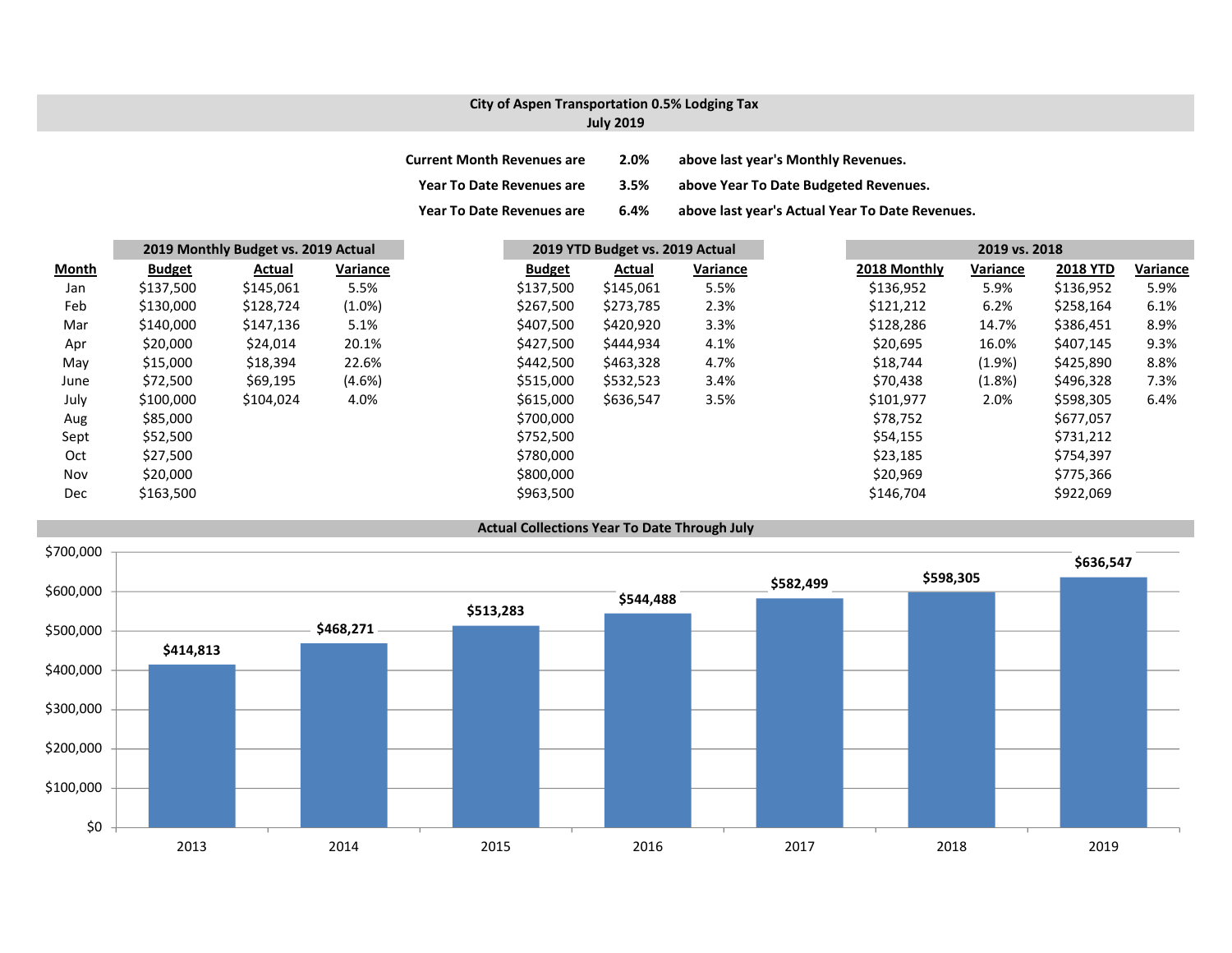#### **City of Aspen Portion of Pitkin County 3.6% Sales Tax June 2019**

| <b>Current Month Revenues are</b> | 17.4% | above last year's Monthly Revenues.             |
|-----------------------------------|-------|-------------------------------------------------|
| <b>Year To Date Revenues are</b>  | 13.4% | above Year To Date Budgeted Revenues.           |
| <b>Year To Date Revenues are</b>  | 15.0% | above last year's Actual Year To Date Revenues. |

|       | 2019 Monthly Budget vs. 2019 Actual |             |           |  | 2019 YTD Budget vs. 2019 Actual |             |          |              | 2019 vs. 2018 |                 |          |  |
|-------|-------------------------------------|-------------|-----------|--|---------------------------------|-------------|----------|--------------|---------------|-----------------|----------|--|
| Month | <b>Budget</b>                       | Actual      | Variance  |  | <b>Budget</b>                   | Actual      | Variance | 2018 Monthly | Variance      | <b>2018 YTD</b> | Variance |  |
| Jan   | \$1,250,000                         | \$1,332,368 | 6.6%      |  | \$1,250,000                     | \$1,332,368 | 6.6%     | \$1,220,153  | 9.2%          | \$1,220,153     | 9.2%     |  |
| Feb   | \$1,197,000                         | \$1,195,264 | $(0.1\%)$ |  | \$2,447,000                     | \$2,527,633 | 3.3%     | \$1,148,144  | 4.1%          | \$2,368,297     | 6.7%     |  |
| Mar   | \$1,113,000                         | \$1,460,126 | 31.2%     |  | \$3,560,000                     | \$3,987,758 | 12.0%    | \$1,163,211  | 25.5%         | \$3,531,508     | 12.9%    |  |
| Apr   | \$530,000                           | \$543,209   | 2.5%      |  | \$4,090,000                     | \$4,530,968 | 10.8%    | \$434,940    | 24.9%         | \$3,966,448     | 14.2%    |  |
| May   | \$326,000                           | \$423,901   | 30.0%     |  | \$4,416,000                     | \$4,954,869 | 12.2%    | \$357,579    | 18.5%         | \$4,324,027     | 14.6%    |  |
| June  | \$720,000                           | \$867,745   | 20.5%     |  | \$5,136,000                     | \$5,822,613 | 13.4%    | \$739,053    | 17.4%         | \$5,063,081     | 15.0%    |  |
| July  | \$941,000                           |             |           |  | \$6,077,000                     |             |          | \$986,284    |               | \$6,049,364     |          |  |
| Aug   | \$921,000                           |             |           |  | \$6,998,000                     |             |          | \$825,032    |               | \$6,874,396     |          |  |
| Sept  | \$669,000                           |             |           |  | \$7,667,000                     |             |          | \$719,959    |               | \$7,594,355     |          |  |
| Oct   | \$420,000                           |             |           |  | \$8,087,000                     |             |          | \$448,290    |               | \$8,042,645     |          |  |
| Nov   | \$383,000                           |             |           |  | \$8,470,000                     |             |          | \$434,814    |               | \$8,477,459     |          |  |
| Dec   | \$1,369,000                         |             |           |  | \$9,839,000                     |             |          | \$1,315,025  |               | \$9,792,485     |          |  |

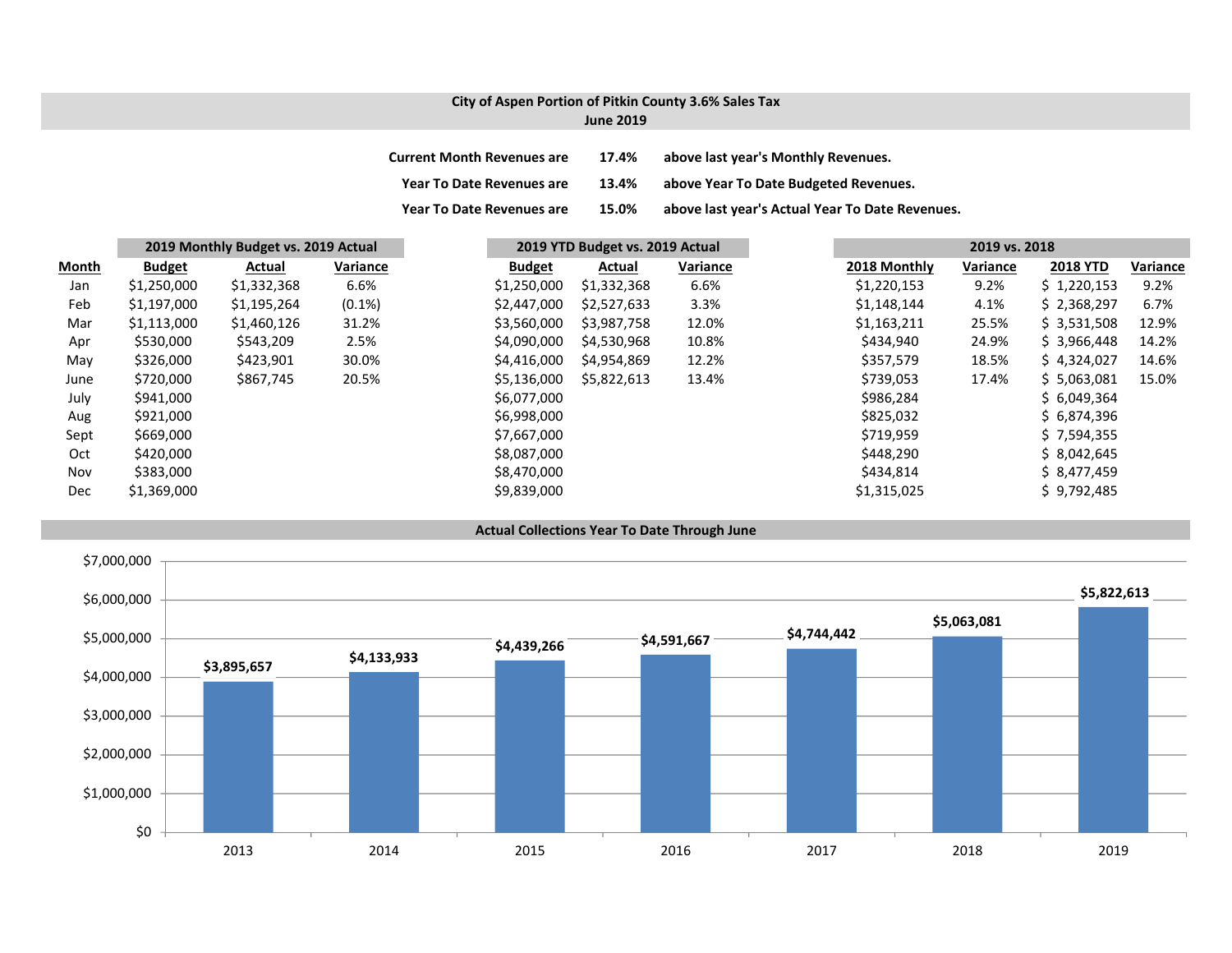## **Housing Real Estate Transfer Tax**

### **August 2019**

| <b>Current Month Revenues are</b> | 5.4%   | above last year's Monthly Revenues.             |
|-----------------------------------|--------|-------------------------------------------------|
| <b>Year To Date Revenues are</b>  | 17.0%  | above Year To Date Budgeted Revenues.           |
| Year To Date Revenues are         | (6.6%) | below last year's Actual Year To Date Revenues. |

|       |               | 2019 Monthly Budget vs. 2019 Actual |          | 2019 YTD Budget vs. 2019 Actual | 2019 vs. 2018 |          |  |              |          |                 |           |
|-------|---------------|-------------------------------------|----------|---------------------------------|---------------|----------|--|--------------|----------|-----------------|-----------|
| Month | <b>Budget</b> | Actual                              | Variance | <b>Budget</b>                   | Actual        | Variance |  | 2018 Monthly | Variance | <b>2018 YTD</b> | Variance  |
| Jan   | \$460,700     | \$1,105,098                         | 139.9%   | \$460,700                       | \$1,105,098   | 139.9%   |  | \$784,556    | 40.9%    | \$784,556       | 40.9%     |
| Feb   | \$480,600     | \$204,130                           | (57.5%)  | \$941,300                       | \$1,309,228   | 39.1%    |  | \$882,743    | (76.9%)  | \$1,667,298     | (21.5%)   |
| Mar   | \$472,900     | \$892,017                           | 88.6%    | \$1,414,200                     | \$2,201,245   | 55.7%    |  | \$684,897    | 30.2%    | \$2,352,196     | $(6.4\%)$ |
| Apr   | \$687,900     | \$551,428                           | (19.8%)  | \$2,102,100                     | \$2,752,674   | 30.9%    |  | \$425,425    | 29.6%    | \$2,777,621     | $(0.9\%)$ |
| May   | \$634,300     | \$813,639                           | 28.3%    | \$2,736,400                     | \$3,566,313   | 30.3%    |  | \$1,030,447  | (21.0%)  | \$3,808,068     | (6.3%)    |
| June  | \$631,400     | \$615,723                           | (2.5%)   | \$3,367,800                     | \$4,182,036   | 24.2%    |  | \$721,175    | (14.6%)  | \$4,529,243     | (7.7%)    |
| July  | \$461,300     | \$383,273                           | (16.9%)  | \$3,829,100                     | \$4,565,308   | 19.2%    |  | \$434,725    | (11.8%)  | \$4,963,968     | $(8.0\%)$ |
| Aug   | \$621,000     | \$639,178                           | 2.9%     | \$4,450,100                     | \$5,204,486   | 17.0%    |  | \$606,463    | 5.4%     | \$5,570,431     | $(6.6\%)$ |
| Sept  | \$874,800     |                                     |          | \$5,324,900                     |               |          |  | \$1,186,295  |          | \$6,756,726     |           |
| Oct   | \$742,800     |                                     |          | \$6,067,700                     |               |          |  | \$620,101    |          | \$7,376,826     |           |
| Nov   | \$501,400     |                                     |          | \$6,569,100                     |               |          |  | \$848,699    |          | \$8,225,525     |           |
| Dec   | \$610,900     |                                     |          | \$7,180,000                     |               |          |  | \$671,236    |          | \$8,896,761     |           |